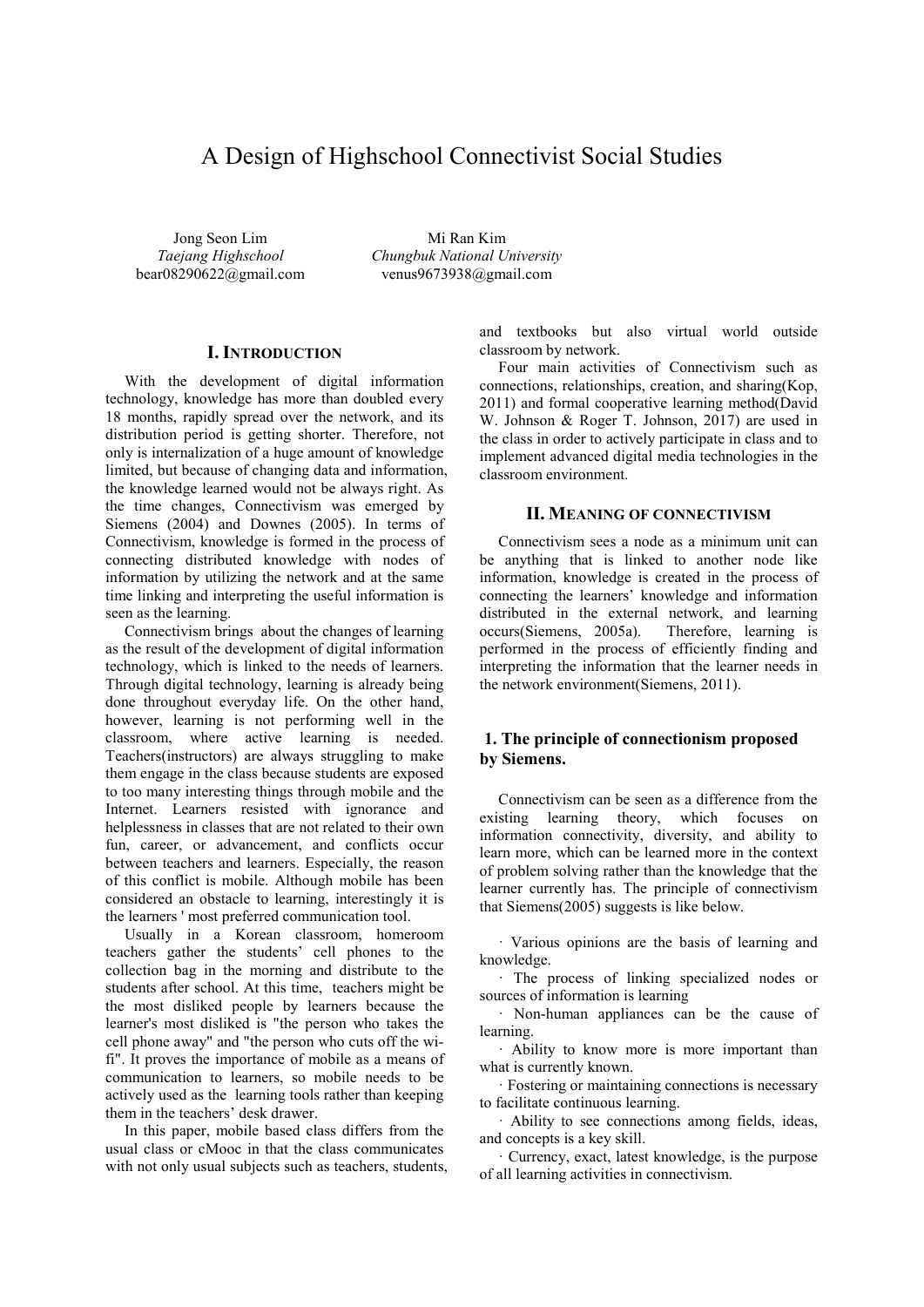· Decision-making itself is a learning process.

Therefore, knowledge is linked to new information in specific situations, and existing knowledge is given new meaning(Ki-bum, Park, 2018). This suggests the characteristics of connectiveism in which knowledge is generated and learning occurs in the process of linking knowledge and distributed information that learners have.

# **2. Reinforcing principles of connection proposed by Siemens**

These days, learners in classroom are more familiar with solving everyday life problems by searching for information distributed on the network using mobile or computer rather than solving them with learned knowledge. However, it is difficult to link these learning methods to learning in the field of education. Siemens presented the following strengthening principles.

· Motivation : First of all, the sense of purpose that learners want to learn makes the process

 and outcome of solving a task different. Motivation is important to create a deep network connection through accepting a specific concept, refining, and rationalizing in the process of creating nodes from learning and connecting or disconnecting information.

· Emotion : The learner gives value to the node with emotion. Emotion affects other nodes through different processes and network connections for the same node.

· Exposure: Nodes and information can be popular when connected to more nodes. This implies that exposure is important in terms of up-to-date, capacity building and learning by connecting closely with other idea information and quickly joining into the network.

· Patterning: The typology is a structure that allows the learner to approach learning theory. This structure is the process of recognizing knowledge of the type and the nature and organization of information..

· Logic: Logic is the basis of the connection between repetitive nodes and information knowledge and is part of the learning process. The process of thinking involves the organization and structuring of learning networks. It improves the rationality by providing thought and reflection on the connection and disconnection between mechanical nodes and information and knowledge.

· Experience: In the case of network connections (SNS conversations, connections, knowledge and node connections, etc.), much of the learning takes place through informal means. Experience also

catalyzes the acquisition of new nodes and the linkage between existing nodes, as well as the enhancement of competence(Siemens, 2005b)

Therefore, it can be used as reinforcing factors(motivation, emotion, exposure, typification, logic, experience) in learning activities by using learner's digital media utilization experience and situations exposed to SNS such as Facebook, Twitter, Kakao Talk and Cloud. This requires a good learning environment and the capacity of the instructor. This is because it enhances the efficiency of learning and reflects the change of education in the times.

# **III. LEARNING MODEL BASED ON CONNECTIVISM**

Tests provided to learners in a changing educational environment must be constantly connected with node information to provide flexible and useful, up-to-date information. Connectivism was emerged as it connects learners with other information by using knowledge as a node of information rather than confining knowledge by internalizing knowledge. It also considers making and interpreting the latest meaningful information needed to learners and generating the knowledge as the process of learning. Therefore, it is also a characteristic of connectivism that the ability to solve problems by organizing the resources that can be utilized by communicating with a group of external advisers using virtual worlds, artificial intelligence, SNS. The learning principle of connetivism applies to online media, cMOOC(Siemens, 2011). The learning activities in cMOOC are summarized in [Figure 1].

|                      | K. Kultawanicha, P.<br>Koraneekija,                                                                                                                                     | Kop(2011)            |                                                                                                    |  |
|----------------------|-------------------------------------------------------------------------------------------------------------------------------------------------------------------------|----------------------|----------------------------------------------------------------------------------------------------|--|
|                      | J. Na-Songkhla (2015)                                                                                                                                                   |                      |                                                                                                    |  |
| Leam<br>mg<br>Activi | Contents                                                                                                                                                                | Leami<br>ng<br>Activ | Contents                                                                                           |  |
| ty<br>Step           |                                                                                                                                                                         | ity<br>Step          |                                                                                                    |  |
| Aggre<br>gation      | - Find topics<br><sup>of</sup><br>interest<br>- Subject<br>and<br>keyword<br>selection<br>- Perform search<br>strategy<br>- Information<br>collection and<br>management | Aggreg<br>ation      | - Collects<br>(read,<br>feel)<br>report,<br>various(distribute<br>d) information and<br>knowledge. |  |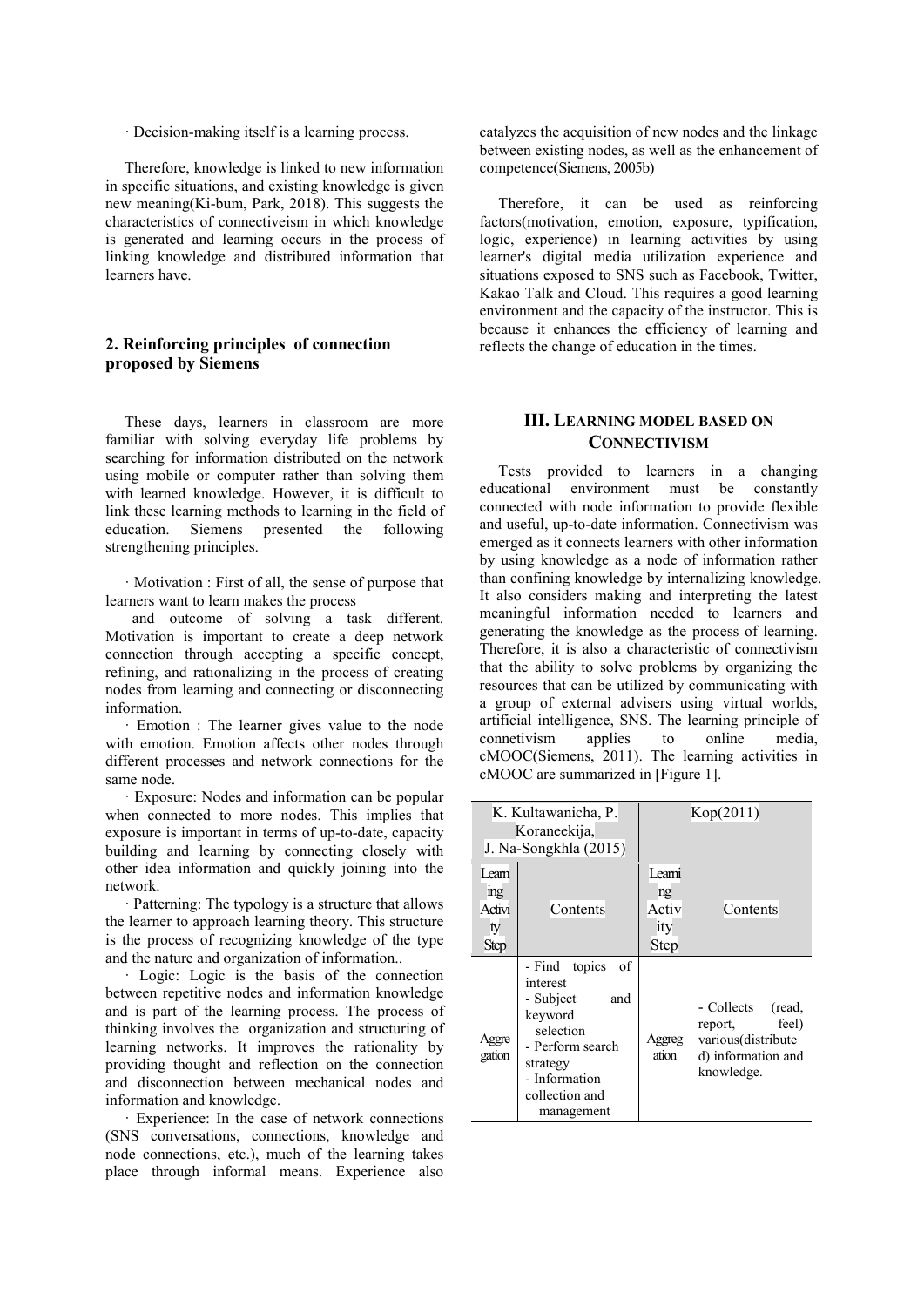| Remix<br>$\frac{1}{2}$          | - Comparison of<br>information<br>and prior<br>knowledge<br>- Information<br>evaluation<br>- Share<br>with<br>friends                                   | Rehim        | - Connecting with<br>knowledge<br>obtained<br>through synthesis<br>prior<br>and<br>knowledge and<br>experience(refle<br>ction and<br>meaning<br>formation) |
|---------------------------------|---------------------------------------------------------------------------------------------------------------------------------------------------------|--------------|------------------------------------------------------------------------------------------------------------------------------------------------------------|
| Repur<br>posing                 | - Reading and<br>summarizing<br>important<br>information<br>- Data analysis<br>and synthesis<br>- Create new<br>information<br>- Evaluate and<br>modify | Creatio<br>n | Steps to make<br>your<br>own<br>after<br>output<br>reflection<br>and<br>meaning<br>formation                                                               |
| Feed-<br>forwar<br><sub>d</sub> | - Result<br>announcement<br>- Information<br>transfer<br>- Feedback summary                                                                             | Shari<br>ng  | - Share the results<br>through the<br>network.                                                                                                             |

[Figure 1] Main Learning Activities of Connectivism

The learning activity step in [Figure 1] uses communication tools(SNS, Cloud) in the online learning environment to select topics of interest and to collect subject-related information by selecting topicrelated keywords. Next step is comparing the learner's knowledge with collected information, and evaluating and sharing that information with friends. The usage of knowledge acquired through the process of synthesizing or finding new values with learners' knowledge changes. Finally, the learning process is finished by sharing the results and receiving feedback. The other learning activity steps of kop(2011) are more meaningful than information usefulness obtained in the relationship setting stage, giving meaning to reflection and meaning formation and creating new results rather than changing the use in the creation stage.

Learning activities in [Figure 1] are, of course, all these activities done online. In this part, the question that the learners are actively involved is remained. The online learning environment has difficulties in active participation and evaluation of learners. In particular, lack of interaction may lead to a decrease in learners' participation, which can significantly reduce the effectiveness of learning. In order to solve this problem, as shown in [Figure 2], the problem is solved through the connectivism interaction and the learner's high level of cognitive participation is induced.



Anderson, 2014)

Based on the above four activities and interactions, the courses actually operated by cMOOC are applied to CCK11, DLMOOC, PLEK12, and so on.

# **Ⅳ. MOBILE BASED TEACHING AND LEARNING DESIGN OF SOCIAL STUDIES APPLYING CONNECTIVISM**

The learning theory of connetivism will be designed to adjust classroom environment in this paper. There are reasons why this type of learning is devised. First, most of the learners are in the classroom. Second, at least most students in classroom are not voluntarily participated in class and require teacher's assistance because they are inexperienced in learning. Third, although there are excellent Internet and mobile environment, it is not familiar with learning applying connectivism and also requires appropriate practice. Fourth, if the learners do not have the proper learning environment required of connectivism, they need to use the classroom adapting the environment of cnnectivism. Finally, the learner needs to grow through interaction between the teacher (the instructor) and the learner, and positive encouragement among the members. In order to realize the class applying cnnectivism, the model and evaluation criteria of the social studies class based on connectivism was designed in [Figure 3] and [Figure 4].

The difference between the design of cMOOC classes is like these: First, based on the classroom lessons, the learning and activity of connecting, integrating, creating, and sharing the connecting and disconnecting of nodes and information are continuous learning activity both inside and outside the classroom. Second, it differs from personal learning in that it seeks collaborative learning through interdependent learning activities such as connecting and communicating with members in the classroom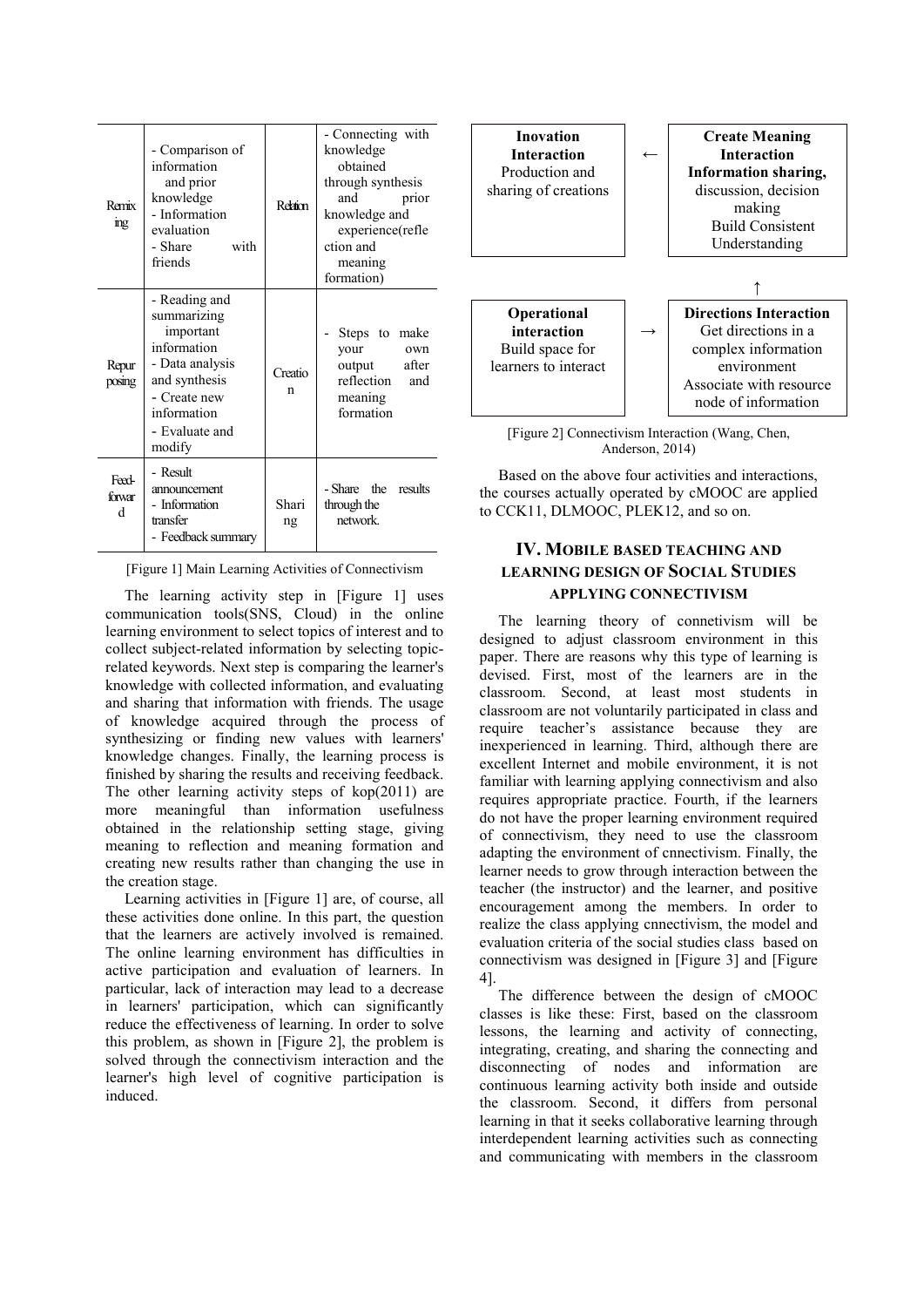and sharing and creating. The roles of teachers and the principles of teaching are as follows.

# **1. The Role of the Teacher**

At the education field, the teachers protect the autonomy of the students and participation should be encouraged within the permissible scope of the curriculum. Second, classes should be designed to reach the curricular goals while ensuring autonomy. Third, based on collaborative learning, a team (personnel, role, and position) should be organized to improve learning efficiency. Fourth, the learner should be instructed to acquire the concepts and principles of the teaching method. Fifth, learning activities should be monitored from time to time and, if necessary, teachers give learners appropriate intervention to facilitate cooperation with classroom groups and external networks. Sixth, evaluation should be based on clear goals for achievement goals and activities of the learner.

 It is important that the teacher based on Connectivism plays a role of facilitator of the teacher at the beginning of the semester as the mobile which is familiar to learners is based on the unfamiliar Connectivism theory. Although there are many intervention factors in the beginning, the learner can be actively changed if the learner gets used to the method in the class.

### **2. Composition Principles of Classes**

Learni ng activit y

Inves tigati on and Com positi on of

In order to construct a class, it is necessary to understand the achievement goals and evaluation of the curriculum and the environment in which the class can be conducted. In addition, the characteristics of each subject should be constructed considering the class. Accordingly, we will construct the following principles. First, the goal of the class is to let the learner actively participate in the goals that the class presented in the curriculum. Second, the standard time for class design is 3 hours. The average weekly class time is 3 to 5 hours, which is appropriate for 3 hours considering continuity, efficiency, and progress. Third, a week to two at the beginning of the semester will be spent in the class of connectivism to practice the method. Fourth, it teaches students to use their mobile and tablet devices in class. Fifth, assess students' activities and outcomes in the class with clear criteria.

Contents of the lesson

- Identify students' digital foundations and abilities early in the semester. Creating a class environment applying connectivism based on learners' digital foundation and ability Ex) SNS, blog, group chatting room

on mobile, etc.

| 1<br>class<br>envir<br>onme<br>nt | - Learner training on the way of<br>teaching                                                                                                                                                                                                                              | (Takes 1)<br>or 2<br>weeks)                                                                                                                                                                        |  |  |  |  |  |
|-----------------------------------|---------------------------------------------------------------------------------------------------------------------------------------------------------------------------------------------------------------------------------------------------------------------------|----------------------------------------------------------------------------------------------------------------------------------------------------------------------------------------------------|--|--|--|--|--|
|                                   | Textbook<br>Recognizing(presentin<br>g)<br>learning<br>objectives(tasks)<br>οf<br>each unit                                                                                                                                                                               | - For<br>integrated<br>Social<br>Studies,<br>design<br>the unit<br>focused<br>on task<br>solving                                                                                                   |  |  |  |  |  |
| Aggr<br>egati<br>on               | Keyword extensions based<br>on<br>learning objectives (textbooks)<br>Keyword extensions<br>through<br>search and discussion<br>- Data collection based on expanded<br>keywords                                                                                            | -White<br>board(clas<br>sroom)<br>- Sharing<br>and<br>expanding<br>keywords<br>using SNS<br>conversati<br>ons and<br>blogs<br>- Internet<br>search and<br>data<br>collection<br>through<br>out-of- |  |  |  |  |  |
|                                   |                                                                                                                                                                                                                                                                           | class and<br><b>SNS</b><br>communic<br>ation                                                                                                                                                       |  |  |  |  |  |
| - Record                          |                                                                                                                                                                                                                                                                           |                                                                                                                                                                                                    |  |  |  |  |  |
| Relati<br>on                      | Interpretation of data and giving<br>meaning(reflection)<br>- Establish relationships with collected<br>data by keyword, experience, learner's<br>knowledge nodes, and give meaning<br>and reflection to the data                                                         | the data<br>collected<br>in the<br>workbook<br>and the<br>contents of<br>interpretati<br>on and<br>reflection.<br>- End of<br>first class                                                          |  |  |  |  |  |
|                                   | ↓                                                                                                                                                                                                                                                                         |                                                                                                                                                                                                    |  |  |  |  |  |
| Shannin<br>g                      | Sharing collected data with individuals<br>or groups(group presentation)<br>- Sharing in the classroom, sharing<br>outside the classroom<br>Ex)<br>Classroom<br>announcements,<br>SNS communication<br>Utilizing video phone calls,<br>Posting opinions on Facebook, etc. | - Sharing<br>opinions<br>through<br>$Out-of-$<br>class,<br>virtual<br>space, and<br><b>SNS</b><br>between 1 <sup>st</sup><br>2 <sub>nd</sub><br>and                                                |  |  |  |  |  |
|                                   |                                                                                                                                                                                                                                                                           | ↓<br>↓                                                                                                                                                                                             |  |  |  |  |  |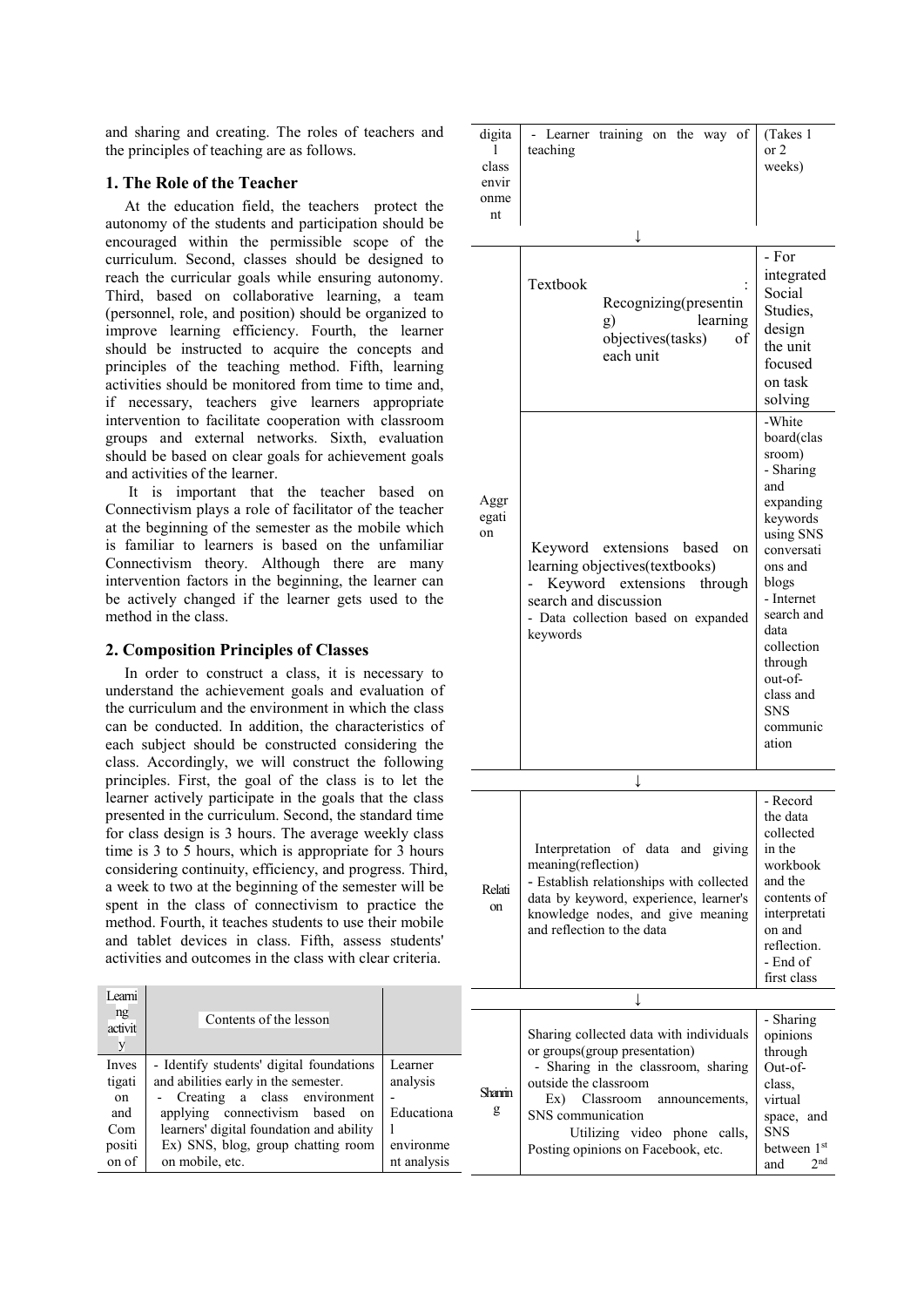|                        |                                                                                                                                                                                                                                                     | class<br>$2nd$ class<br>- Collected                                                                                                                             | A<br>reflection<br>rate                                                                 | 70%                                      |                                 | 30%                 |                                           |                       |
|------------------------|-----------------------------------------------------------------------------------------------------------------------------------------------------------------------------------------------------------------------------------------------------|-----------------------------------------------------------------------------------------------------------------------------------------------------------------|-----------------------------------------------------------------------------------------|------------------------------------------|---------------------------------|---------------------|-------------------------------------------|-----------------------|
|                        |                                                                                                                                                                                                                                                     | data<br>through<br><b>SNS</b><br>communic<br>ation                                                                                                              | Evaluatio<br>n area                                                                     | First<br>Written<br>evaluation           | Second<br>Written<br>evaluation | Essay<br>evaluation | Class<br>Activities<br>(Connectivi<br>ty) | 100<br>$\frac{0}{0}$  |
|                        |                                                                                                                                                                                                                                                     | Sharing<br>- Assessm<br>ent test<br>(applied to                                                                                                                 | By area<br>A<br>reflection<br>rate                                                      | 35%                                      | 35%                             | 20%                 | 10%                                       |                       |
|                        |                                                                                                                                                                                                                                                     | performan<br>ce test)                                                                                                                                           | A perfect<br>score                                                                      | 100points                                | 100points                       |                     |                                           | 100                   |
|                        | ↓<br>- Summarize and analyze the collected<br>data to synthesize the contents of the<br>reflection with your knowledge or<br>create new knowledge<br>of<br>Internalization<br>learning<br>methods during the synthesis or<br>creation of knowledge. | Record<br>$\overline{a}$<br>the<br>process<br>and<br>outcome<br>Assessme<br>nt test<br>- Complet<br>e tasks<br>(reflected<br>the<br>on<br>performan<br>ce test) | Final<br>calculatio<br>n score                                                          | 35points                                 | 35points                        | 20points            | 10points                                  | poin<br>ts            |
|                        |                                                                                                                                                                                                                                                     |                                                                                                                                                                 | Descriptive . An essay form A reflection rate                                           |                                          |                                 |                     |                                           |                       |
| Creatio<br>$\mathbf n$ |                                                                                                                                                                                                                                                     |                                                                                                                                                                 | Descriptiv<br>rate<br>(A perfect<br>score)                                              | reflection 7.7%(22poi 7.7%(22poi<br>nts) | nts)                            | $\theta$            | $\mathbf{0}$                              | 45.4<br>$\frac{0}{0}$ |
|                        |                                                                                                                                                                                                                                                     |                                                                                                                                                                 | The ratio<br>of essay<br>reflection                                                     | $\theta$                                 | $\theta$                        | 20%                 | 10%                                       |                       |
| J.                     |                                                                                                                                                                                                                                                     |                                                                                                                                                                 | The ratio                                                                               |                                          |                                 |                     |                                           |                       |
|                        | - Sharing creation results.<br>- Conclude<br>the<br>content<br>into                                                                                                                                                                                 |                                                                                                                                                                 | of essay<br>reflection                                                                  |                                          |                                 |                     |                                           |                       |
|                        | individual or group studies for<br>various interpretations.<br>- Receive feedback from inside and outside<br>the classroom through sharing.                                                                                                         | $3rd$ lesson<br>To                                                                                                                                              | [Figure 4] Evaluation plan for high school class (social<br>studies) using Connectivism |                                          |                                 |                     |                                           |                       |
| Shanin                 | of<br>Comparative<br>assessment<br>$\blacksquare$                                                                                                                                                                                                   | assess the                                                                                                                                                      |                                                                                         |                                          |                                 |                     |                                           |                       |
| g                      | objectives<br>achievement<br>and                                                                                                                                                                                                                    | formation<br>of<br>a                                                                                                                                            |                                                                                         |                                          |                                 |                     |                                           |                       |
|                        | outcomes in the curriculum                                                                                                                                                                                                                          | learning                                                                                                                                                        |                                                                                         |                                          |                                 |                     |                                           |                       |

process

[Figure-3] High School Class (Social Studies) Design Model Using Connectivism

-Record the contents of individual and

group processes and results

| Subject                                       | Society (history, general society, geography,<br>ethics, integrated society) |                           |     |  |  |
|-----------------------------------------------|------------------------------------------------------------------------------|---------------------------|-----|--|--|
| Evaluatio<br>n target<br>Evaluatio<br>n class |                                                                              |                           |     |  |  |
| Evaluatio<br>n type                           | Written evaluation                                                           | Performance<br>assessment | Sum |  |  |